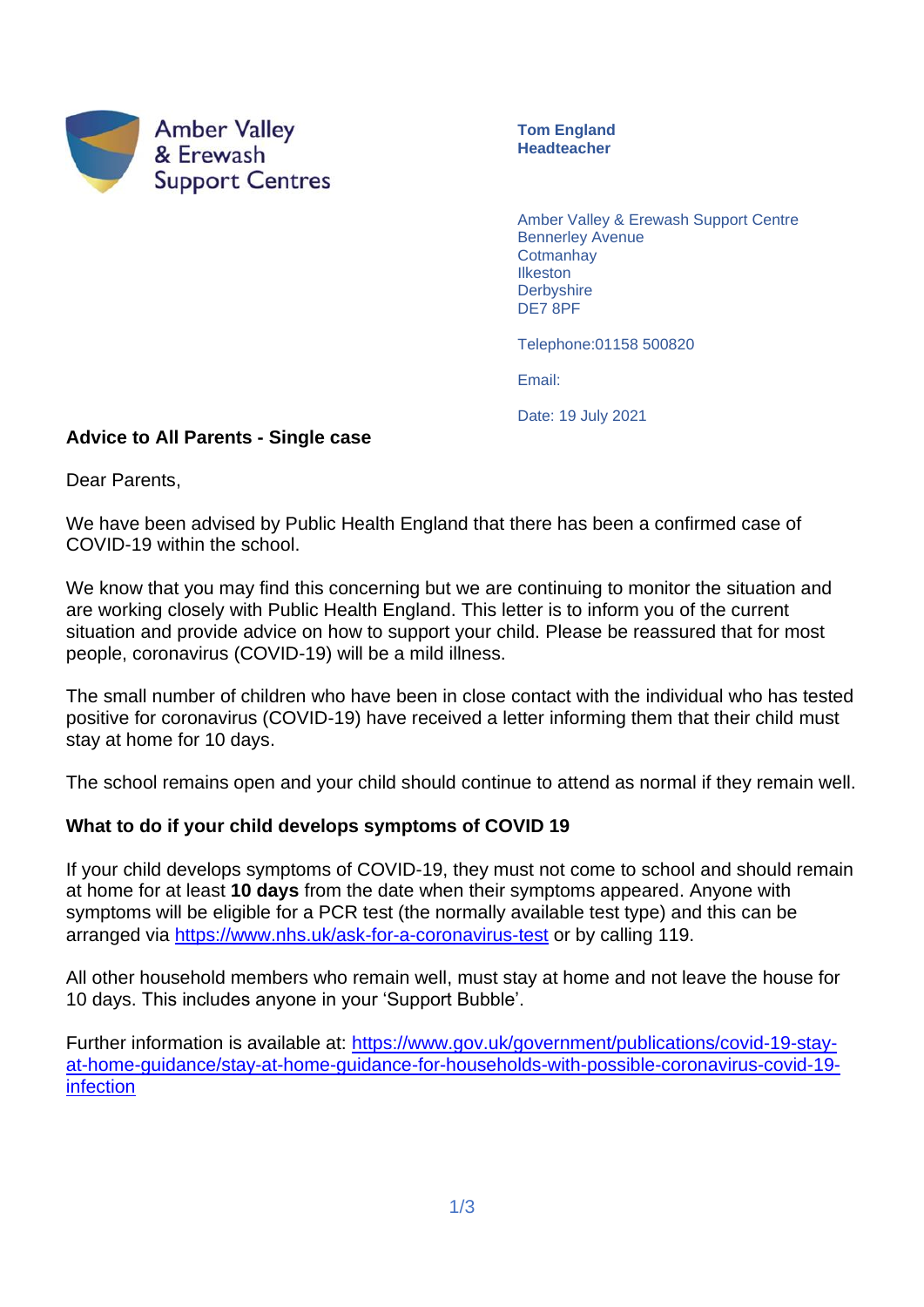The household isolation period includes the day the first person in your household's symptoms started (or the day their test was taken if they did not have symptoms) and the next 10 full days. This means that if, for example, your 10 day isolation period starts on the 15th of the month, your isolation period ends at 23:59 hrs on the 25th and you can return to your normal routine.

Household members should not go to work, school or public areas and exercise should be taken within the home.

If you require help with buying groceries, other shopping or picking up medication, or walking a dog, you should ask friends or family. Alternatively, you can order your shopping online and medication by phone or online.

Household members staying at home for 10 days will greatly reduce the overall amount of infection the household could pass on to others in the community

If you are able, move any vulnerable individuals (such as the elderly and those with underlying health conditions) out of your home, to stay with friends or family for the duration of the home isolation period.

# **Symptoms**

The most common symptoms of coronavirus (COVID-19) are recent onset of:

- a new continuous cough
- a high temperature
- a loss of, or change in, your normal sense of taste or smell (anosmia)

## **For most people, coronavirus (COVID-19) will be a mild illness.**

If your child does develop symptoms, you can seek advice from the nhs.uk website at [https://www.nhs.uk/conditions/coronavirus-covid-19/check-if-you-have-coronavirus-symptoms/.](https://www.nhs.uk/conditions/coronavirus-covid-19/check-if-you-have-coronavirus-symptoms/) If you are concerned about your child's symptoms, or they are worsening you can seek advice from NHS 111 at<https://111.nhs.uk/> or by phoning 111.

## **How to stop COVID-19 spreading**

There are things you can do to help reduce the risk of you and anyone you live with getting ill with COVID-19

*Do*

- wash your hands with soap and water often do this for at least 20 seconds
- use hand sanitiser gel if soap and water are not available
- wash your hands as soon as you get home
- cover your mouth and nose with a tissue or your sleeve (not your hands) when you cough or sneeze
- put used tissues in the bin immediately and wash your hands afterwards